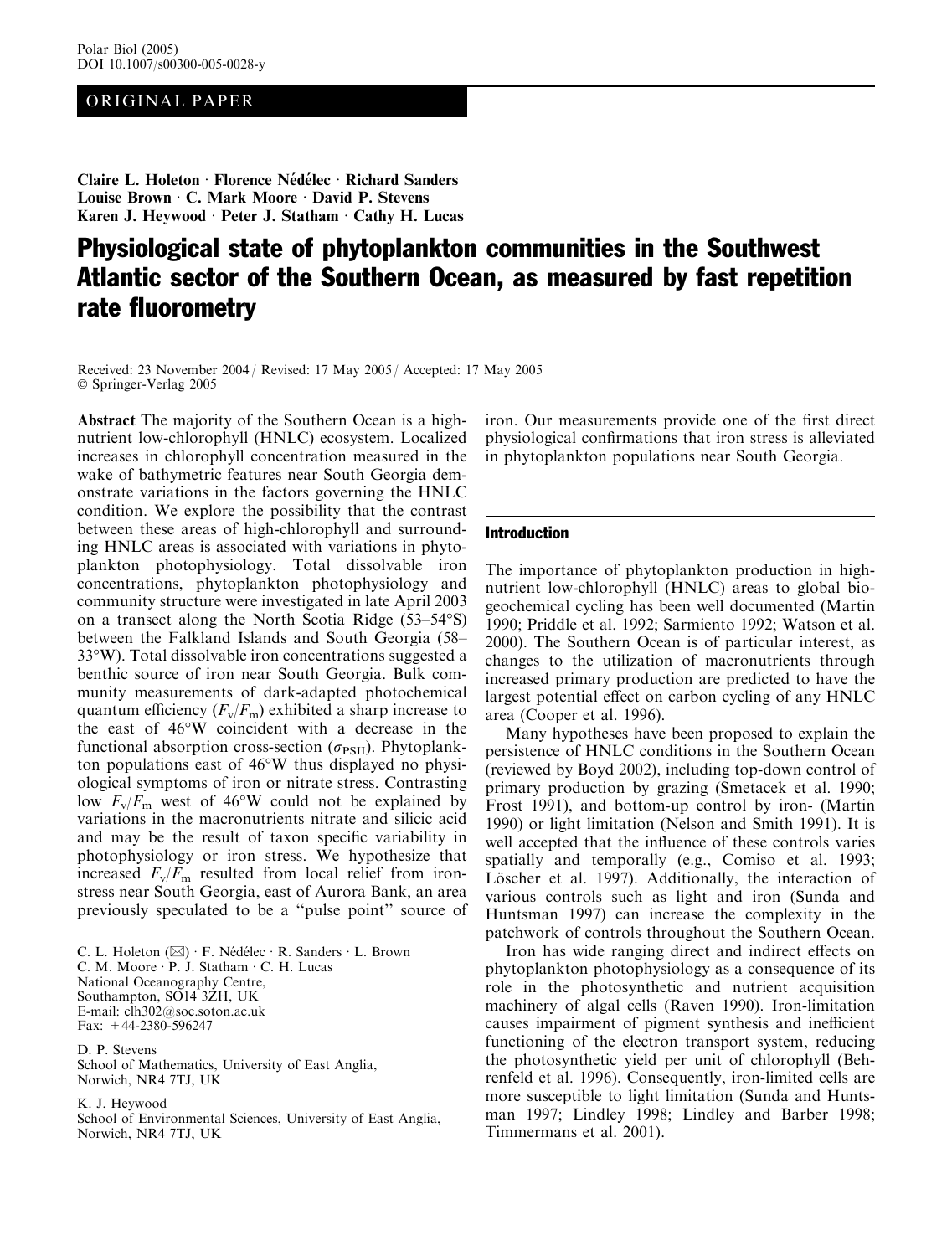Convincing evidence that iron limits the growth of large phytoplankton in some sectors of the Southern Ocean has been provided by both shipboard and in situ iron enrichment studies (e.g., de Baar et al. 1990; Boyd et al. 2000; Coale et al. 2004). Some regions in the otherwise HNLC Southern Ocean, including areas of shallow topography, frontal upwelling and island-based ecosystems show persistently high phytoplankton pigment levels (Sullivan et al. 1993; Blain et al. 2001; Korb and Whitehouse 2004). Blain et al. (2001) demonstrated that high concentrations of chlorophyll-a are primarily driven by a release of iron from submarine topographic features in the vicinity of the Sub-Antarctic island, Kerguelen.

Recently, the regions surrounding the Sub-Antarctic island of South Georgia and the North Scotia Ridge have been of particular interest with respect to iron concentrations; there has been speculation that ridges and Sub-Antarctic islands in the Scotia Sea act as ''pulse-points'' for iron enrichment of surface waters (Löscher et al. 1997; Moore and Abbott 2002). In a broad-scale survey of the Scotia Sea, including the region around South Georgia, Holm-Hansen et al. (2004) found that patterns of chlorophyll-a distribution had no correlation with mixed layer depth. They concluded that light availability, temperature, settling and grazing have relatively little impact on spatial variability in phytoplankton biomass of the Scotia Sea when compared to the effects of iron availability. Similarly, in a study north of South Georgia, east to west increases in primary

Fig. 1 Chart of the research area with sites of the 68 stations occupied during JR-80 in the austral summer of 2003, between April 23 and May 7. Stations on the outward leg (stations 1–19: black dashed line) are indicated with closed circles; stations on the return leg (stations 35–69: black solid line) are indicated with open circles; Western Core Box (WCB; stations 20–34) stations are shown with triangles. The mean position and orientation of the Sub-Antarctic Front (SAF; Orsi et al. 1995) and the Antarctic Polar Front (APF; Moore et al. 1999) are shown with grey lines. Variability of the western extent of the Southern ACC Front is indicated by the mean position of the front as suggested by Thorpe (2001) (thick grey line) and Orsi et al. (1995) (thin grey line). The regions separated by the fronts, Polar Frontal Zone (PFZ) and Antarctic Zone (AAZ) are indicated. Dashed grey lines indicate possible current paths as derived from model and drifter data (Thorpe et al. 2002). Isobaths are shown every 1,000 m

productivity and changes in nutrient draw-down ratios were ascribed to greater iron availability (Korb and Whitehouse 2004). Korb and Whitehouse (2004) suggest that these changes were indicative of contrasting regimes around South Georgia: a bloom-type iron-replete population northwest of the island and an iron-limited population growing in true HNLC conditions to the northeast.

Changes in photosynthetic parameters measured by fast repetition rate (FRR) fluorometry have been widely used as a diagnostic tool for the nutrient-related changes in photosynthetic competence (i.e., efficiency) (Kolber et al. 1988; Kolber and Falkowski 1993). More specifically, decreases in dark-adapted maximum photochemical quantum efficiency  $(F_v/F_m)$  and increases in the functional absorption cross section  $(\sigma_{\text{PSII}})$  have been attributed to nitrate or iron stress in marine unicellular algae (Kolber et al. 1988; Greene et al. 1991; Boyd and Abraham 2001). However, lab (Suggett et al. 2004) and field studies (Moore et al. 2005) suggest species composition may contribute to variation in these parameters between natural populations. Therefore, comparisons of in situ  $F_v/F_m$  and  $\sigma_{PSII}$  data between phytoplankton communities of mixed composition should be interpreted with caution.

In this study, we use underway FRR fluorescence measurements of bulk phytoplankton community physiology to explore whether the variability in chlorophyll-a and phytoplankton production near the South Georgia shelf (Korb and Whitehouse 2004) occur in a region where iron-limitation may be alleviated, as speculated by previous studies (Löscher et al. 1997; Moore and Abbott 2002).

The study area encompasses two hydrographically distinct regions (Gordon et al. 1977; Pollard et al. 2002) (Fig. 1): the Sub-Antarctic waters east of the Sub-Antarctic Front (SAF) and west of the Antarctic Polar Front (APF) within the Polar Frontal Zone (PFZ) and the polar waters east of the APF within the Antarctic Zone (AAZ). Currents enter our study area from the south, as the eastward flow of the Antarctic Circumpolar Current (ACC) turns northward past Drake Passage (Gordon et al. 1977). Passing the Sub-Antarctic island, South Georgia, the current is variable but generally sweeps northwestward around the island, steered by the Southern ACC Front (Fig. 1) (Orsi et al. 1995; Thorpe

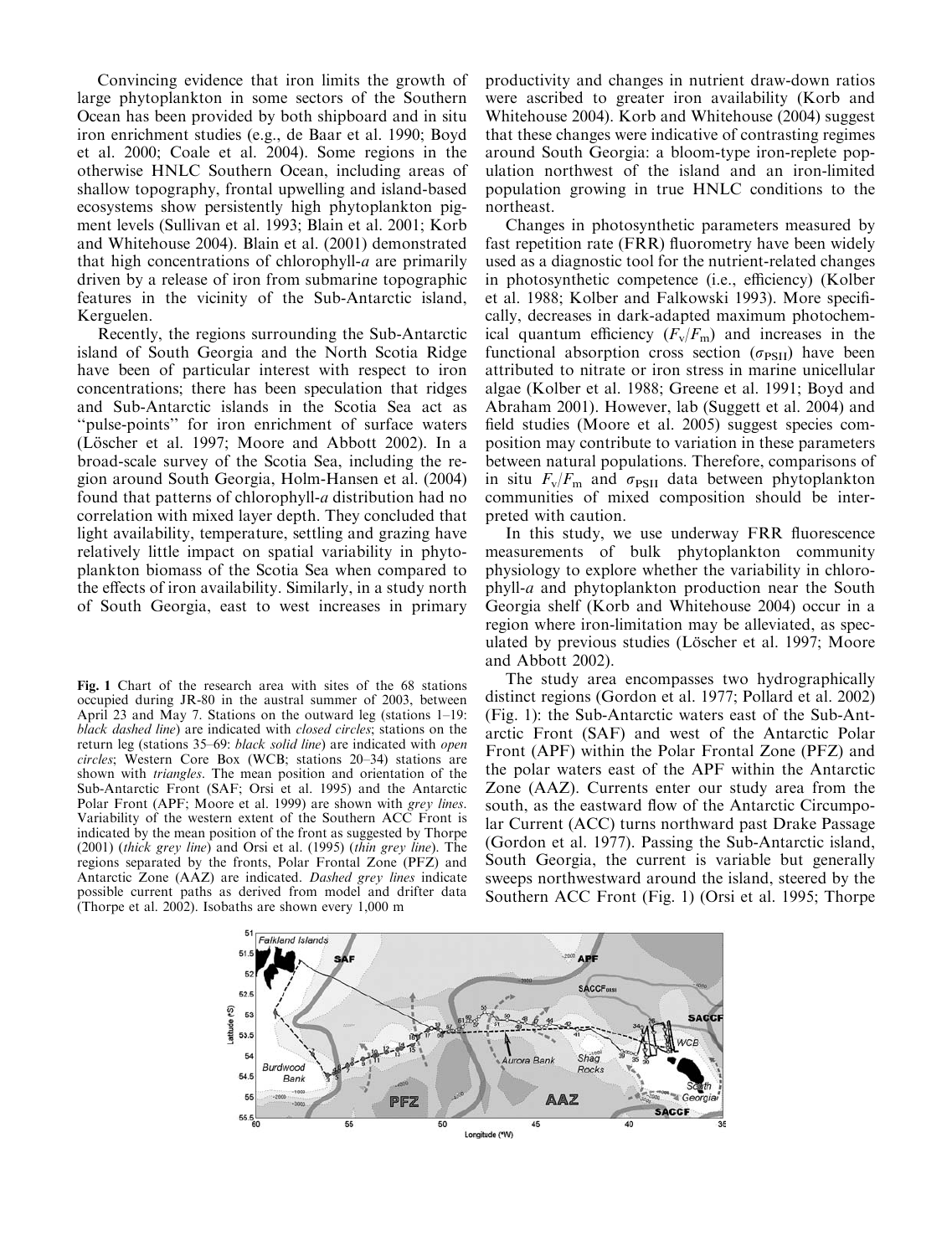et al. 2002; Meredith et al. 2003). Model and drifter data suggests that waters along the North Scotia Ridge as far west as 45°W may have passed in close proximity to shallow topography on the South Georgia shelf (Thorpe et al. 2002).

# **Methods**

Shipboard instrumentation and sampling

All fieldwork was carried out in the late austral summer, 2003, on the British Antarctic Survey vessel, RRS James Clark Ross along an east-west hydrographic transect of the North Scotia Ridge, between the Falkland Islands and South Georgia. The cruise, JR-80, was part of the North Scotia Ridge Overflow Project (funded by the NERC AFI programme, grant NER/G/S/2001/00006). The cruise consisted of an outward leg (23–26 April) from the Falkland Islands towards South Georgia, on which CTD sampling was truncated due to the onset of poor weather, an intensive study (28 April–2 May) within the British Antarctic Survey Western Core Box (WCB) and a return leg (2–7 May) from South Georgia to the Falkland Islands (Fig. 1).

Hydrographic profiles were obtained using a Sea-Bird Electronics  $911 + CTD$  and a Chelsea Scientific Instruments Aqua<sup>tracka</sup> MK II fluorometer. Water was collected for chemical and biological analysis on the upcast at standard depths using  $24 \times 10$  l Niskin bottles. CTD profiles were used to calculate Brunt Väisälä frequency,  $N^2$  (Gill 1981), a measure of stability, which was used to estimate the bottom of the upper mixed layer. Incident photosynthetically active radiation (PAR:  $\lambda = 400-$ 700 nm) was measured with a 2- $\pi$  sensor (PAR LITE, Sci-Tec) mounted on the foremast. Euphotic depths (depth of 1% surface light) were calculated using a relationship between light attenuation and surface chlorophyll concentrations (Nelson and Smith 1991). Continuous measurements of sea surface temperature, salinity and fluorescence from the ship's uncontaminated surface water supply (6.5 m) were made using a Sea-Bird SBE21 thermosalinograph and Turner Designs 10-AU fluorometer, respectively. Physiological characteristics of the surface phytoplankton population were measured from the uncontaminated surface water supply using a Chelsea Scientific Instruments Fast<sup>tracka</sup> FRR fluorometer.

# Chemical and biological analysis

Samples for analysis of inorganic nutrients were drawn from Niskin bottles from all depths sampled and kept in the dark at  $4^{\circ}$ C until analysis, which was carried out following the methods of Sanders and Jickells (2000) within 12 h of sampling. Concentrations of silicic acid, phosphate and combined nitrate and nitrite (hereafter referred to as nitrate) were determined by

conventional colorimetric methods using a Skalar San Plus continuous flow autoanalyser. The precision of the analyses was estimated to be  $\pm 0.45$ ,  $\pm 0.08$  and  $\pm 1.02 \mu M$  for nitrate, phosphate and silicic acid, respectively, over the duration of the cruise, based on the difference between replicate samples. Accuracy was determined over 35 measurements of Ocean Scientific International commercial standards;  $10 \mu M$  nitrate standard was measured as  $10.08 \pm 0.60 \mu M$ , 1  $\mu$ M phosphate standard was measured as  $0.87 \pm 0.07$   $\mu$ M and the  $10 \mu M$  silicic acid standard was measured as  $10.00 \pm 0.40 \mu M$ .

Samples for analysis of total dissolvable iron concentration  $(n = 21)$  were collected in acid-washed lowdensity polyethylene bottles, using a pole sampler (Sherrell and Boyle 1988) deployed while arriving on station. Care was taken to minimize contamination from the vessel itself whilst sampling and during handling steps. Unfiltered samples were stored in sealed plastic bags for return to the laboratory, where they were acidified several days before analysis with 1 ml of concentrated quartz-distilled HCl per 1 l of seawater.

Total dissolvable iron (TD-Fe) measurements were made using flow-injection with chemiluminescence detection using luminol to detect Fe(II) and Fe(III) in seawater, after preconcentration (Obata et al. 1993; Johnson et al. 2003). An analytical cycle consisted of preconcentration of iron onto 8-hydroxyquinoline immobilized on a Fractogel resin (Landing et al. 1986), rinsing with Milli-Q water, elution and chemiluminescent detection. The calibration was done by standard additions of iron to acidified seawater. The relationship was linear ( $r^2 = 0.9955$ ) and the precision ranged from  $0.7$  to  $7.6\%$  rsd (average  $3.0\%$  rsd). Blank and limit of detection (3sd of the blank) values were 400 and 83 pM, respectively. Accuracy of this analysis was checked using a low-iron seawater internal standard with a concentration determined at  $0.99 \pm 0.17$  nM. Accuracy of the system was checked with NASS-5 certified reference material (from the National Research Council of Canada) and was within the range of the certified value  $3.71 \pm 0.63$  nM.

Seawater samples from the ship's uncontaminated surface water supply or surface Niskin bottles ( $n = 45$ ) were preserved using a 1% solution of Lugol's acid iodine for later examination by light microscopy. Pigment samples were collected from the same water samples by gentle filtration of seawater onto Whatman 25 mm GF/ F filters. The filters were stored at  $-80^{\circ}$ C until analysis by high performance liquid chromatography (HPLC) 9 weeks later. Pigments were extracted from frozen filters by sonication in 90%  $(v/v)$  acetone and passed through a 0.2 µm nylon membrane filter before measurement with a ThermoFinigan HPLC following the method of Barlow et al. (1993). Pigments were identified using an on-line diode array spectrophotometer and through co-elution with commercial pigment standards. All values of chlorophyll-*a* reported in this study are derived from HPLC determination.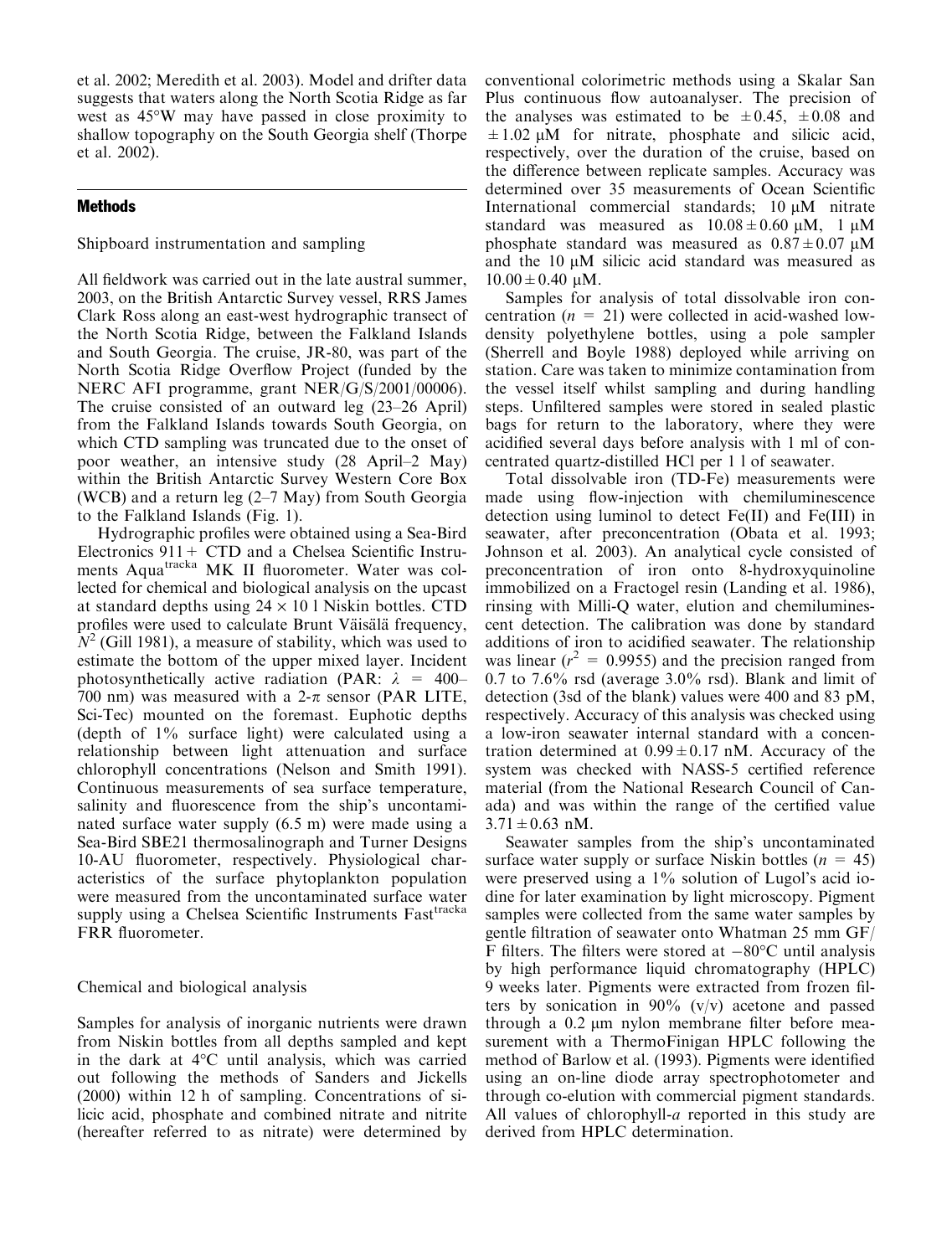Continuous bulk community measurements of active fluorescence were made using a FRR fluorometer, operated in bench-top mode with a continuous flowthrough of water from the uncontaminated surface water supply at  $\sim$ 30 ml s<sup>-1</sup>. Variable fluorescence was induced using a flash protocol of 100 saturation flashes per sequence with a flash duration of 1.1  $\mu$ s at a 2.8  $\mu$ s interval. The PMT gain was set to autoranging mode. Only dark-adapted data (collected when incident PAR was less than 1  $\mu$ mol m<sup>-2</sup> s<sup>-1</sup>) are presented here. Additional precautions against light contamination of the samples included blocking ambient lighting by using opaque black tubing.

Values of dark-adapted maximum photochemical quantum efficiency  $(F_v/F_m)$  and functional absorption cross-section  $(\sigma_{\text{PSII}})$  were calculated by fitting the measured saturation curves to the biophysical model of Kolber et al. (1998) using MATLAB code based on the software provided by S. Laney "v4" (Laney 2003).  $F_v/$  $F<sub>m</sub>$  and  $\sigma<sub>PSII</sub>$  were averaged over 10 min intervals.

## **Statistics**

To provide a measure of the differences in some of the biological and chemical characteristics between the various regions, the data from regional zones were divided into subsets with similar characteristics. Regional zones were determined according to temperature, salinity and longitude to produce the following divisions in the dataset: Polar Frontal Zone (PFZ), western Antarctic Zone (AAZw), eastern Antarctic Zone (AAZe) and areas proximal to South Georgia (SG). The division of the AAZ into east and west components was adopted to facilitate discussion of patterns in physiology that occurred within the region.

The means of mixed layer depth, euphotic depth estimates, silicic acid,  $F_v/F_m$  and  $\sigma_{\text{PSII}}$  were compared between zones by one-way ANOVA. Zones with statistically indistinguishable means were grouped into homogeneous subsets as indicated by the post-hoc procedure, Tukey's b test (i.e., groupings based on statistical differences at the 5% level). The distribution of fucoxanthin/19¢-hexanoyloxyfucoxanthin concentration deviated significantly from normality, thus the Mann– Whitney U-test (a non-parametric analysis) was used to determine significant differences between means.

#### Results

Hydrographic properties

The SAF and the APF were evident in hydrographic profiles (Fig. 2), crossing the North Scotia Ridge near Burdwood Bank and within Shag Rocks Passage (Fig. 1). The location of the surface signature of the PF during the cruise was variable, evident in the sharp gradients of surface temperature (Fig. 3), shifting from  $\sim$ 48°W to 47°W. The presence of an "eddy-like" structure (indicated as E in Fig. 3), possibly a frontal meander, was apparent in the hydrographic properties measured on the return leg. The temperature and salinity within the structure suggested the water originated in the PFZ.

At most stations along the North Scotia Ridge, the mixed layer depth (MLD) was relatively deep (80 m on average) (Fig. 2). MLD at the WCB stations northwest of South Georgia was significantly shallower than in other regions (Table 1; 48 m on average) and varied with proximity to the island, ranging from  $\sim$ 9 m (closest inshore) to 97 m (most northerly station). Estimates of euphotic depth suggested that the depth of mixing exceeded the depth of light penetration away from fronts or coasts (Fig. 2).

Fig. 2 Vertical density ( $\sigma_{\theta}$ ) section across the North Scotia Ridge compiled from CTD profiles collected during JR-80. The approximate surface position of the Sub-Antarctic Front (SAF) and Antarctic Polar Front (APF) are shown. Contours indicate isopycnals at an interval of 0.05. Thick black line indicates the estimated depth of surface mixing (MLD); white triangles and dashed line indicate the euphotic depth estimates  $(Z_{eu})$ 

Total dissolvable iron and nutrient distribution

Concentrations of total dissolvable iron (TD-Fe; includes dissolved and particulate iron which is leachable at pH 2) ranged from 0.89 to 13.6 nM. These values

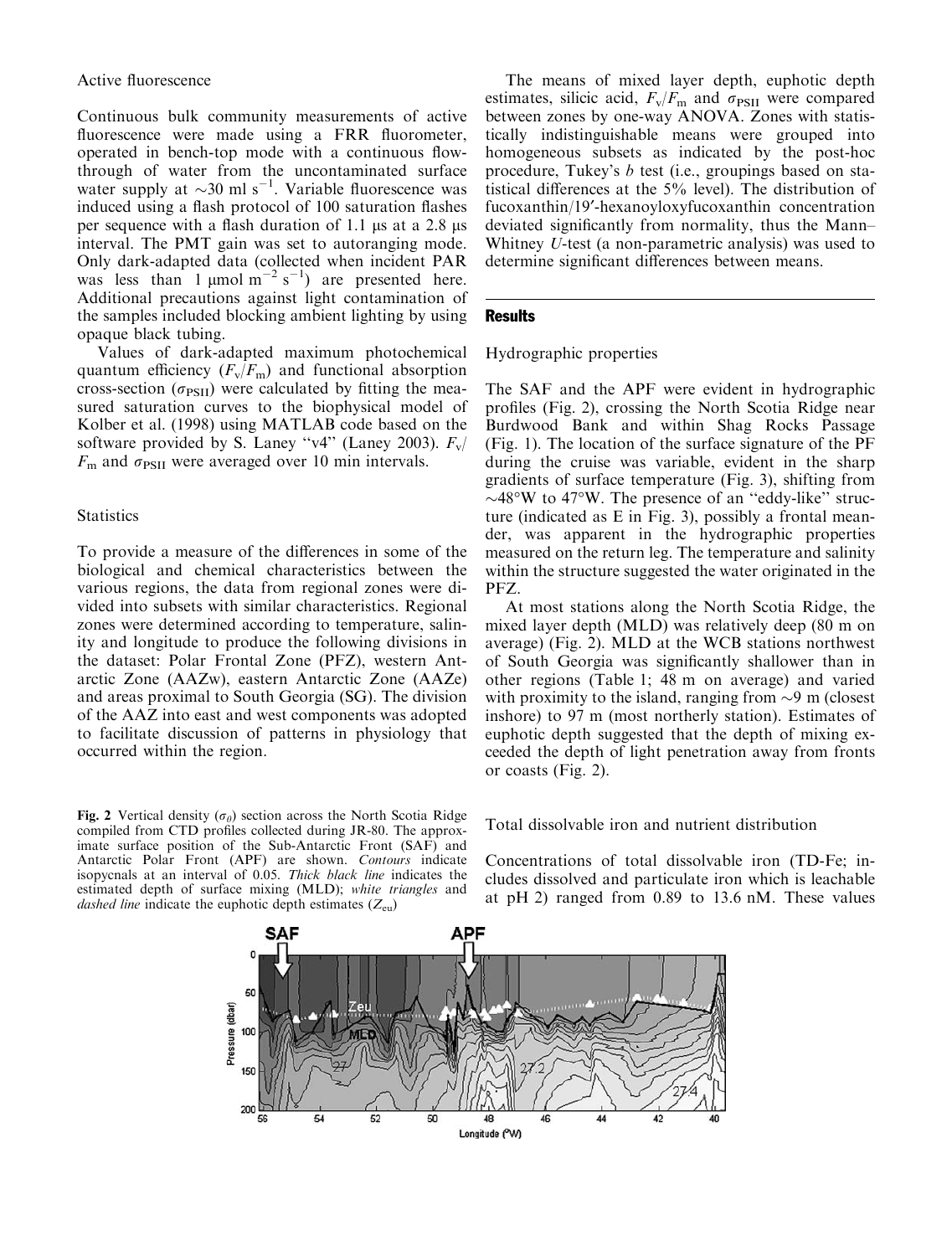



Fig. 3 Measurements of near surface (6.5 m) temperature, chlorophyll-a and maximum photochemical quantum efficiency  $(F_v/Fm)$ and surface concentrations of total dissolved iron, collected during JR-80. Arrows indicate the locations of the surface signatures of the Sub-Antarctic Front (SAF) and Antarctic Polar Front (APF) on transect 1 (grey) and 2 (black). Values of chlorophyll-a (derived from HPLC chlorophyll-a calibrated fluorescence) and  $F_v/F_m$ represent dark-adapted measurements. An eddy-like structure within the Antarctic Zone (AAZ) with surface water similar to the Polar Frontal Zone (PFZ) is marked as ''E''. Isobaths are shown every 1,000 m

compare favourably to the dissolved  $(< 0.4 \mu m)$  fraction of iron measured by Blain et al. (2001) near the coast of Kerguelen. Their highest concentration (12.6 nM, excluding the particulate phase) is slightly lower than our maximum value. TD-Fe concentrations were markedly higher in the samples collected at the South Georgia shelf (i.e., water depth  $\lt$  200 m) than throughout the rest of the region (Fig. 3). High TD-Fe in shallow water on the South Georgia shelf suggests a significant benthic iron source in this region.

Table 1 Statistical summary of mixed layer depth, euphotic zone, silicic acid concentration, phytoplankton photophysiology  $(F_v/F_m, \sigma_{\text{PSII}})$ and community structure index (fuco : hex). Means for the regions of the Polar Frontal Zone (PFZ), Antarctic Zone (AAZe, AAZw) and waters northwest of South Georgia (SG) appear in bold with standard deviations shown in italics; the number of data points appears in parentheses. Boxes separate means that are statistically different (at the 5% level) based on a one-way ANOVA (\*with the exception of groupings in fuco : hex, which was assessed using Mann–Whitney  $U$  tests). The grey box indicates that this region was excluded from the statistical grouping because of extremely high variance in the mean

| ZONE:             | <b>PFZ</b>            | AAZw                | AAZe                                   | SG                    |
|-------------------|-----------------------|---------------------|----------------------------------------|-----------------------|
| (apx. location)   | (54 to 49°W)          | (48 to 46°W)        | $(46 \text{ to } 40^{\circ} \text{W})$ | (40 to 37°W)          |
| Mixed layer       | $86.5 \pm 22.3$       | $90.1 \pm 7.36$     | $81.2 \pm 9.73$                        | 48.1 $\pm$ 26.9       |
| depth             | (19)                  | (7)                 | (10)                                   | (11)                  |
| Euphotic<br>depth |                       |                     | $59.4 \pm 3.6$                         |                       |
|                   | $77.3 \pm 4.9$<br>(8) | $73.3 + 5.8$<br>(5) | (6)                                    | 61.3 $\pm 6.6$<br>(8) |
|                   |                       |                     |                                        |                       |
| Silicic acid      | $8.3 \pm 2.4$         | $20.0 \pm 2.3$      | $20.5 \pm 3.7$                         | $30.32 \pm 2.13$      |
|                   | (18)                  | (6)                 | (12)                                   | (8)                   |
| $F_v/F_m$         |                       |                     |                                        |                       |
|                   | $0.37 \pm 0.03$       | $0.36 \pm 0.03$     | $0.51 \pm 0.03$                        | $0.51 \pm 0.04$       |
|                   | (167)                 | (114)               | (75)                                   | (191)                 |
|                   |                       |                     |                                        |                       |
| OPSII             | $1008.9 \pm 74.5$     | $960.9 \pm 52.9$    | 821.0 $\pm$ 74.5                       | 809.6 $\pm$ 56.4      |
|                   | (167)                 | (114)               | (75)                                   | (191)                 |
|                   |                       |                     |                                        |                       |
| fuco:hex*         | $0.74 \pm 0.28$       | $1.38 \pm 0.50$     | $1.85 \pm 0.28$                        | $2.43 \pm 0.92$       |
|                   | (7)                   | (6)                 | (6)                                    | (7)                   |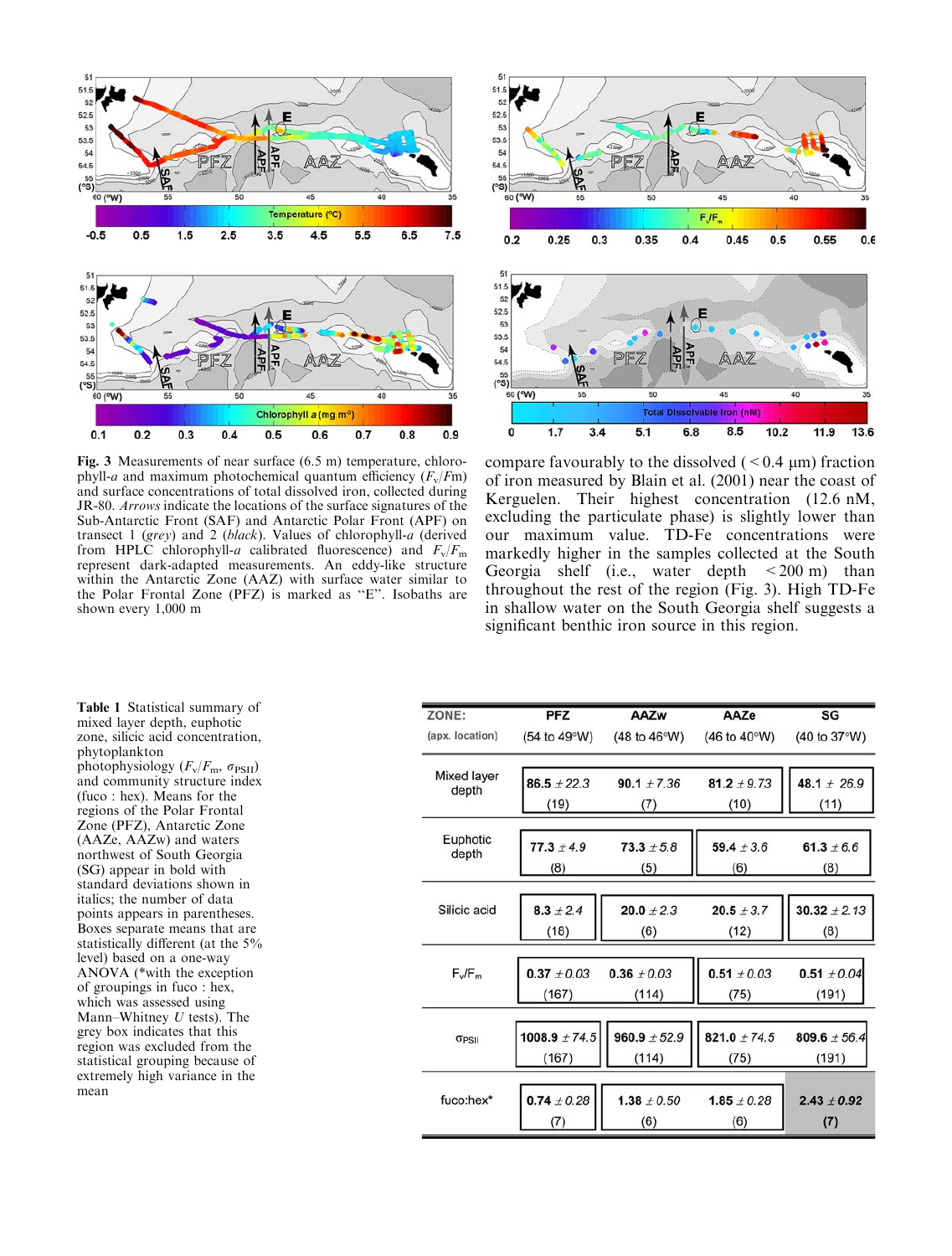Fig. 4 Longitudinal distribution of measurements from outward (triangles) and return (circles) legs of JR-80 (a) surface  $F_v/F_m$  and  $\sigma_{\text{PSII}}$ ; (b) fuco : hex and surface silicic acid concentration. The location of surface signature of the Antarctic Polar Front (APF) is marked with a thick grey bar, separating measurements from the Polar Frontal Zone (PFZ) and the Antarctic Zone (AAZe and AAZw). An eddy-like structure within the AAZ with surface water similar to the PFZ is marked as ''E''. Measurements taken within approximately 50 km of the South Georgia shelf are labelled with ''SG''



In general, concentrations of inorganic nutrients were the lowest at the western sites in the PFZ and increased in an easterly direction. Phosphate concentrations in the near surface (6.5 m) waters ranged from 1.44 (PFZ; station 6) to 1.99 (PFZ; station 12)  $\mu$ mol 1<sup>-1</sup>, and were the highest on average at the easterly stations. Nearsurface nitrate concentrations were high at all stations, ranging from 20.06 (PFZ; station 5) to 26.22 (WCB, water depth over  $3,000$  m)  $\mu$ mol  $1^{-1}$ . Silicic acid concentrations ranged from 4.73 (PFZ; station 8) to 34.28 (WCB, water depth over 3,000 m)  $\mu$ mol l<sup>-1</sup> (Fig. 4). A sharp gradient in surface concentrations of nitrate and silicic acid occurred in the region of the APF (ca  $48^{\circ}$ W) and east of 41°W, near South Georgia. This gradient is evident in the differences between the mean silicic acid concentrations between regions (Table 1): concentration of silicic acid within the AAZ was significantly higher than the PFZ and significantly lower than concentrations northeast of South Georgia. There was no significant difference in silicic acid concentrations between the east and west AAZ.

### Phytoplankton distribution and physiology

In nutritionally replete phytoplankton cells  $F_v/F_m$ reaches a maximum value of 0.65 (Kolber and Falkowski 1993); values  $\leq 0.4$  have been taken to be indicative of iron-stressed phytoplankton in the Southern Ocean (Olson et al. 2000; Boyd and Abraham 2001; Gervais et al. 2002).  $F_v/F_m$  was the highest near the shallow bathymetry of Shag Rocks and on the South Georgia shelf (Fig. 3), reaching values of 0.62 closest to

South Georgia. An increase in  $F_v/F_m$  within the AAZ at 46-W separates two areas of significantly different physiology (Table 1).  $F_v/F_m$  was low to moderate (0.25– 0.42) in the PFZ and AAZw, but moderate to high  $(0.45-0.57)$  east of  $46^{\circ}W$  in the AAZe and South Georgia regions. In general, there was an inverse relationship between the photosynthetic parameters,  $F_v/F_m$ and  $\sigma_{\text{PSII}}$  (Fig. 4). Phytoplankton in the AAZe and near South Georgia (with high  $F_v/F_m$ ) exhibited significantly lower  $\sigma_{PSII}$  than regions to the west (Table 1).

Near-surface phytoplankton pigment biomass, indicated by chlorophyll-a concentrations derived from HPLC-calibrated night-time fluorescence (Fig. 3), was relatively low (<0.25 mgchlorophyll-a m<sup>-3</sup>) within the PFZ but exhibited a well-defined gradient across the APF ( $\sim$ 0.4 mg chlorophyll-a m<sup>-3</sup> in 30 km). Increased concentrations of chlorophyll- $a$  (up to 0.9 mgchlorophyll-a  $m^{-3}$ ) were observed within the AAZ and near South Georgia. Light microscopy revealed that samples from the PFZ contained species of small diatoms (e.g., Pseudo-nitzschia spp.), but were dominated numerically by the flagellate, Phaeocystis antarctica. P. antarctica was also present in samples from the AAZ, but the diatoms Chaetoceros atlanticus, Chaetoceros dichaeta and Pseudo-nitzschia spp. were numerically dominant.

Characterization of community composition by accessory pigment distribution was consistent with the results of the microscopic analysis. Following the methods of Smith and Asper (2001), the ratio of fucoxanthin/19¢-hexanoyloxyfucoxanthin (henceforth referred to as fuco : hex) was used as an indicator of the dominance of either diatoms or the prymnesiophyte, P. antarctica. There was a significant increase in fuco :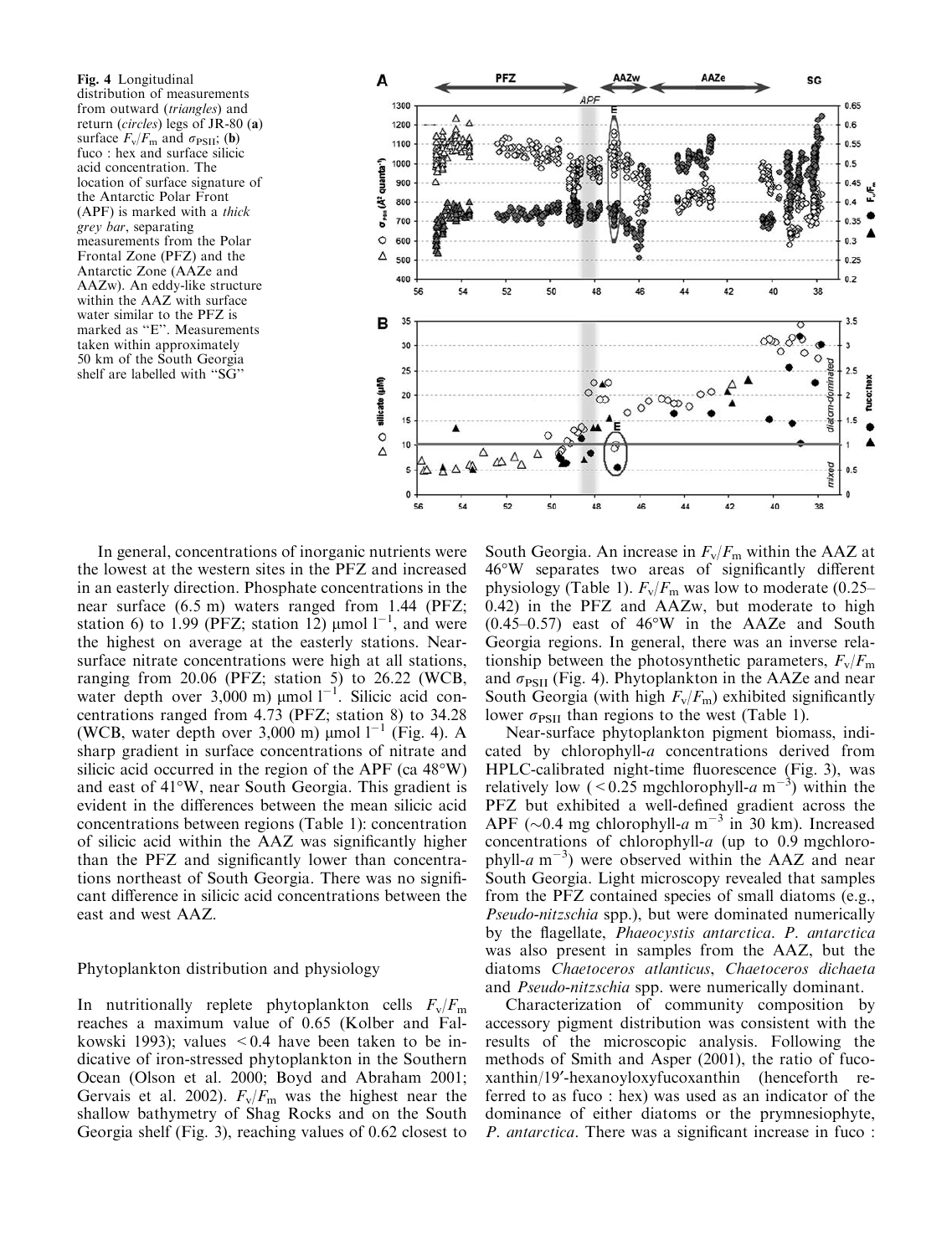hex in AAZ compared to the PFZ (Table 1). Pigment ratios suggested that there was a mixed assemblage (1 > fuco : hex  $> 0.2$ ) within the PFZ and diatom-dominance (fuco : hex  $> 1$ ) in the AAZ (Fig. 4). The changes in the fuco : hex ratio were due primarily to a threefold increase in fucoxanthin concentrations. Samples from the shelf waters of South Georgia showed extreme variability in the ratio of fuco : hex but contained the highest index of diatom-dominance.

Statistical analysis of fuco : hex distribution excluded samples from the SG region as the variance of fuco : hex within this region was significantly greater than other regions (i.e., the Levene statistic determined variances were significantly different at the 1% level). The fuco : hex from populations within the PFZ was significantly different from those in either AAZ region; the test did not detect a significant difference in fuco : hex within the east and west AAZ (Table 1).

A second proxy for prymnesiophyte dominance, the ratio of 19<sup>'</sup>-hexanoyloxyfucoxanthin/ chlorophyll-a (Jeffrey 1997), was consistent with the distribution patterns suggested by the fuco : hex ratio. It indicated that the contribution of prymnesiophytes to the species composition was highest in the PFZ. Concentrations of the accessory pigment, peridinin, indicative of autotrophic dinoflagellates (Jeffrey 1997) indicated that this functional group was absent from the majority of the transect, but was a minor component of phytoplankton populations at several stations in the relatively shallow waters near Shag Rocks and South Georgia. The presence of cryptophytes, indicated by detection of the accessory pigment alloxanthin (Jeffrey 1997), was limited to locations near South Georgia.

## **Discussion**

The objective of our study of the North Scotia Ridge was to examine variability in phytoplankton photophysiology. The following discussion will investigate plausible sources of the variability in  $F_v/F_m$  in an attempt to determine if it provides physiological support for the speculation that iron-limitation is alleviated in localized patches near pulse-point sources (i.e., bathymetric features) in this region.

Our measurements of photophysiology indicated significant differences in photosynthetic capacity across the study area (Table 1; Fig. 3). High values of  $F_v/F_m$  $(>0.5)$  found to the east of Aurora Bank  $(\sim46°W)$ indicate that the majority of phytoplankton cells in these populations had high photosynthetic efficiency. This is physiological evidence that during our study populations downstream from a benthic point source of iron were growing in iron-replete conditions. The decreased  $F_v/F_m$  in the AAZw and PFZ may be an indication of iron stress (Fig. 4). The transition in physiology between east and west AAZ suggest that during our study Aurora Bank marked the western extent of physiological influences of ''pulse point'' iron sources near South Georgia.

Observations of low  $F_v/F_m$  and high  $\sigma_{PSII}$ , suggestive of iron limitation (Boyd and Abraham 2001), extended throughout the AAZw and the PFZ. Photophysiology in these areas was in marked contrast to high  $F_v/F_m$  and low  $\sigma_{PSII}$  in the AAZe. The largest gradient in photophysiology (between AAZw and AAZe) was located  $\sim$ 200 km away from the APF. There were no marked changes in temperature, salinity or macronutrients coinciding with this gradient in photophysiology. Our data suggest that these regions of contrasting photophysiology also had significantly different light environments (Table 1). While differences in light environment may offer a partial explanation for differences in  $\sigma_{PSII}$  (Dubinsky 1992), light is not thought to directly influence  $F_v/F_m$  (Kolber et al. 1988).

Macronutrients were unlikely to be directly responsible for the broad-scale patterns in photophysiology. Nitrate-limitation can directly affect the function of photosynthetic machinery (Geider and LaRoche 1994) but was unlikely to be a factor driving the observed variation in  $F_v/F_m$  since concentrations over the entire study area were high ( $>$ 20 µmol l<sup>-1</sup>). In addition, although the largest gradient in macronutrients coincided with the APF, there was no significant change in  $F_v/F_m$ between the regions on either side (Table 1). Where differences in  $F_v/F_m$  were found (200 km away), they separated regions with similar macronutrient concentration. It is possible, nevertheless, that silicic acid might have driven shifts in community structure, since concentrations range from potentially limiting for diatom growth (Nelson et al. 2001) in the west where flagellates dominated the phytoplankton population, to silicic acidreplete in the east where the population was diatom dominated. Consequently, any inherent taxonomic variation in  $F_v/F_m$  (Moore et al. 2005) could potentially contribute to the observed variation in photophysiology due to silicic acid limitation of diatom growth.

The contrast in silicic acid concentrations between the AAZw and the PFZ observed in our study is a welldocumented feature of the ACC (Nelson et al. 2001; Pollard et al. 2002) and has been shown to accompany a shift in community composition from diatoms to flagellates in other areas of the ACC (Mengelt et al. 2001; Smetacek et al. 2002), consistent with our data (Table 1).

Variations in phytoplankton community structure between the PFZ and the AAZ were thus large relative to variations within the AAZ. Conversely, variability of  $F_{\rm v}/F_{\rm m}$  and  $\sigma_{\rm PSII}$  was higher within the AAZ than between the PFZ and AAZe. Thus, although we cannot rule out the possibility that species composition affected our measures of bulk community photophysiology, another factor was likely to have been responsible for the observed shift in physiology between the AAZw and AAZe.

In contrast to direct control by macronutrients or the indirect influences of taxonomy, we return to iron availability as a factor governing the observed gradients in  $F_v/F_m$  and  $\sigma_{\text{PSII}}$ . The passage of the currents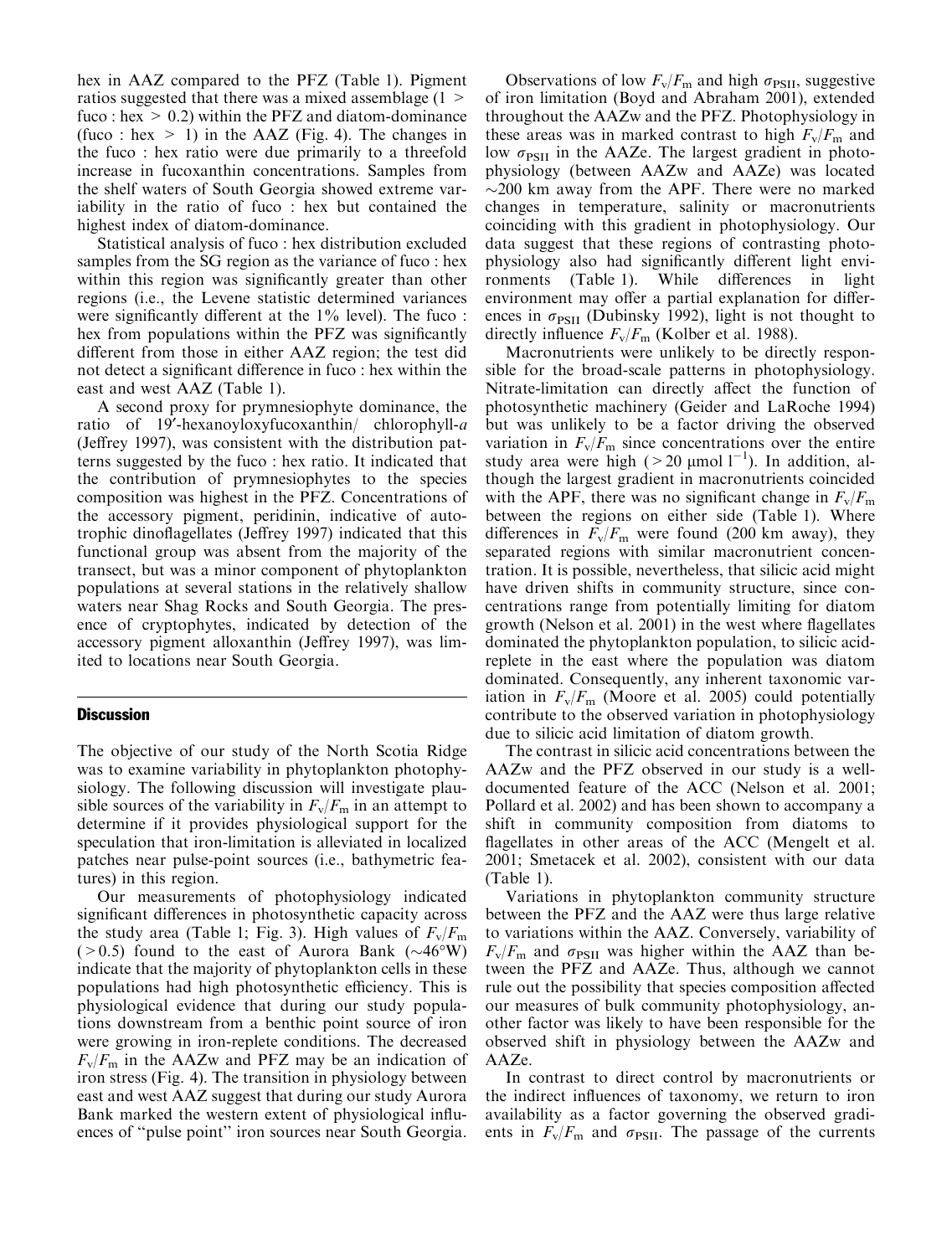over continental shelves and shallow bathymetry is likely to supply coastal waters with sedimentary sources of iron, which may subsequently be transported into the open ocean where it is gradually removed through biological uptake (Löscher et al. 1997). The theory that the interaction of currents with topographic features around South Georgia may deliver sediment derived iron to nearby downstream areas is not novel. Korb and Whitehouse (2004) propose that an increase in iron-availability downstream (i.e., northwest) of South Georgia was responsible for the contrast between the high and low production regimes they observed there.

Similarly, we suggest that the contrast between our measurements of  $F_v/F_m$  and  $\sigma_{PSII}$  in populations east and west of 46°W along the North Scotia Ridge represented a transition from iron-replete to iron-limited populations. Waters to the east of  $46^{\circ}W$  (AAZe) were likely downstream from a benthic source around South Georgia while bioavailable iron was potentially lower in waters to the west (AAZw) due to less sediment interaction. It is important to recognize that our measurements of TD-Fe represent the sum of both the particulate and dissolved fractions of iron, of which only a small percentage is likely to be bioavailable. Only the small colloidal and truly dissolved forms of iron are known to be assimilated by the biological pool (Sunda 2001). Further work assessing changes in phytoplankton physiology, concurrent with measures of the bioavailable iron pools, would clearly be advantageous in elucidating how current interactions with bathymetry control phytoplankton productivity in this region.

#### **Conclusions**

Our observations of high values ( $> 0.5$ ) of  $F_v/F_m$  along the North Scotia Ridge in the AAZ northwest of South Georgia and high TD-Fe over shallow bathymetry near South Georgia provide strong support for the hypothesis that there are ''pulse-point'' sources of benthic iron in this region. High  $F_v/F_m$  indicated an absence of the physiological symptoms of iron-stress suggesting growth in iron-replete conditions. A large east–west gradient in photosynthetic capacity (i.e.,  $F_v/F_m$ ) could not be explained by changes in other properties such as nitrate, silicic acid or taxonomic composition. We suggest that the variation in photophysiology was the result of differences in the availability of iron.

Acknowledgements Our thanks to Inga Smith, Louise Sime and Mike Meredith for their assistance in supplying and interpreting data. We also thank the officers and crew of the RRS James Clark Ross for their help and hard work during JR80. This work was supported by the University of Southampton and by the NERC AFI programme through grant number NER/G/S/2001/00006. We would like to thank Stephanie Henson and two anonymous reviewers for their comments and suggestions on earlier versions of the manuscript.

#### References

- Barlow RG, Mantoura R, Gough MA, Fileman TW (1993) Pigment signatures of the phytoplankton composition in the northeastern Atlantic during the 1990 spring bloom. Deep-Sea Res II—Top Stud Oceanogr 40:459–477
- Behrenfeld MJ, Bale A, Kolber Z, Aiken J, Falkowski P (1996) Confirmation of iron limitation of phytoplankton photosynthesis in the equatorial Pacific Ocean. Nature 383:508–511
- Blain S, Treguer P, Belviso S, Bucciarelli E, Denis M, Desabre S, Fiala M, Jezequel VM, Le Fevre J, Mayzaud P, Marty JC, Razouls S (2001) A biogeochemical study of the island mass effect in the context of the iron hypothesis: Kerguelen Islands, Southern Ocean. Deep-Sea Res I—Oceanogr Res Pap 48:163– 187
- Boyd PW (2002) Environmental factors controlling phytoplankton processes in the Southern Ocean. J Phycol 38:844–861
- Boyd PW, Abraham ER (2001) Iron-mediated changes in phytoplankton photosynthetic competence during SOIREE. Deep-Sea Res II—Top Stud Oceanogr 48:2529–2550
- Boyd PW, Watson AJ, Law CS, Abraham ER, Trull T, Murdoch R, Bakker D, Bowie AR, Buesseler KO, Chang H, Charette M, Croot P, Downing K, Frew R, Gall M, Hadfield M, Hall J, Harvey M, Jameson G, LaRoche (2000) A mesoscale phytoplankton bloom in the polar Southern Ocean stimulated by iron fertilization. Nature 407:695–702
- Coale KH, Johnson KS, Chavez FP, Buesseler KO, Barber RT, Brzezinski MA, Cochlan WP, Millero FJ, Falkowski PG, Bauer JE, Wanninkhof RH, Kudela RM, Altabet MA, Hales BE, Takahashi T, Landry MR, Bidigare RR, Wang X, Chase Z, Strutton PG, Friederich GE, Gorbunov MY, Lance VP, Hilting AK, Hiscock MR, Demarest M, Hiscock WT, Sullivan KF, Tanner SJ, Gordon RM, Hunter CN, Elrod VA, Fitzwater SE, Jones JL, Tozzi S, Koblizek M, Roberts AE, Herndon J, Brewster J, Ladizinsky N, Smith G, Cooper D, Timothy D, Brown SL, Selph KE, Sheridan CC, Twining BS, Johnson ZI (2004) Southern Ocean iron enrichment experiment: carbon cycling in high- and low-Si waters. Science 304:408–414
- Comiso JC, McClain CR, Sullivan CW, Ryan JP, Leonard CL (1993) Coastal zone color scanner pigment concentrations in the Southern Ocean and relationships to geophysical surface features. J Geophys Res—Oceans 98:2419–2451
- Cooper DJ, Watson AJ, Nightingale PD (1996) Large decrease in ocean-surface  $CO<sub>2</sub>$  fugacity in response to *in situ* iron fertisation. Nature 383:511–513
- De Baar HJW, Buma AGJ, Nolting RF, Cadee GC, Jacques G, Treguer PJ (1990) On iron limitation of the Southern Ocean: experimental observations in the Weddell and Scotia Seas. Mar Ecol Prog Ser 65:105–122
- Dubinsky Z (1992) The functional and optical absorption cross sections of phytoplankton photosynthesis. In: Falkowski P, Woodhead AD (eds) Primary productivity and biogeochemical cycles in the sea. Plenum Press, New York, pp 31–45
- Frost B (1991) The role of grazing in nutrient-rich areas of the open ocean. Limnol Oceanogr 36:1616–1630
- Geider R, LaRoche J (1994) The role of iron in phytoplankton photosynthesis, and the potential for iron-limitation of primary production in the sea. Photosynth Res 39:275–301
- Gervais F, Riebesell U, Gorbunov MY (2002) Changes in primary productivity and chlorophyll a in response to iron fertilization in the Southern Polar Frontal Zone. Limnol Oceanogr 47:1324– 1335
- Gill AE (1981) Atmosphere–ocean dynamics. Academic, New York, 662pp
- Gordon AL, Georgi DT, Taylor HW (1977) Antarctic Polar Front Zone in the Western Scotia Sea—summer 1975. J Phys Oceanogr 7:309–328
- Greene RM, Geider RJ, Falkowski PG (1991) Effect of iron limitation on photosynthesis in a marine diatom. Limnol Oceanogr 36:1772–1782